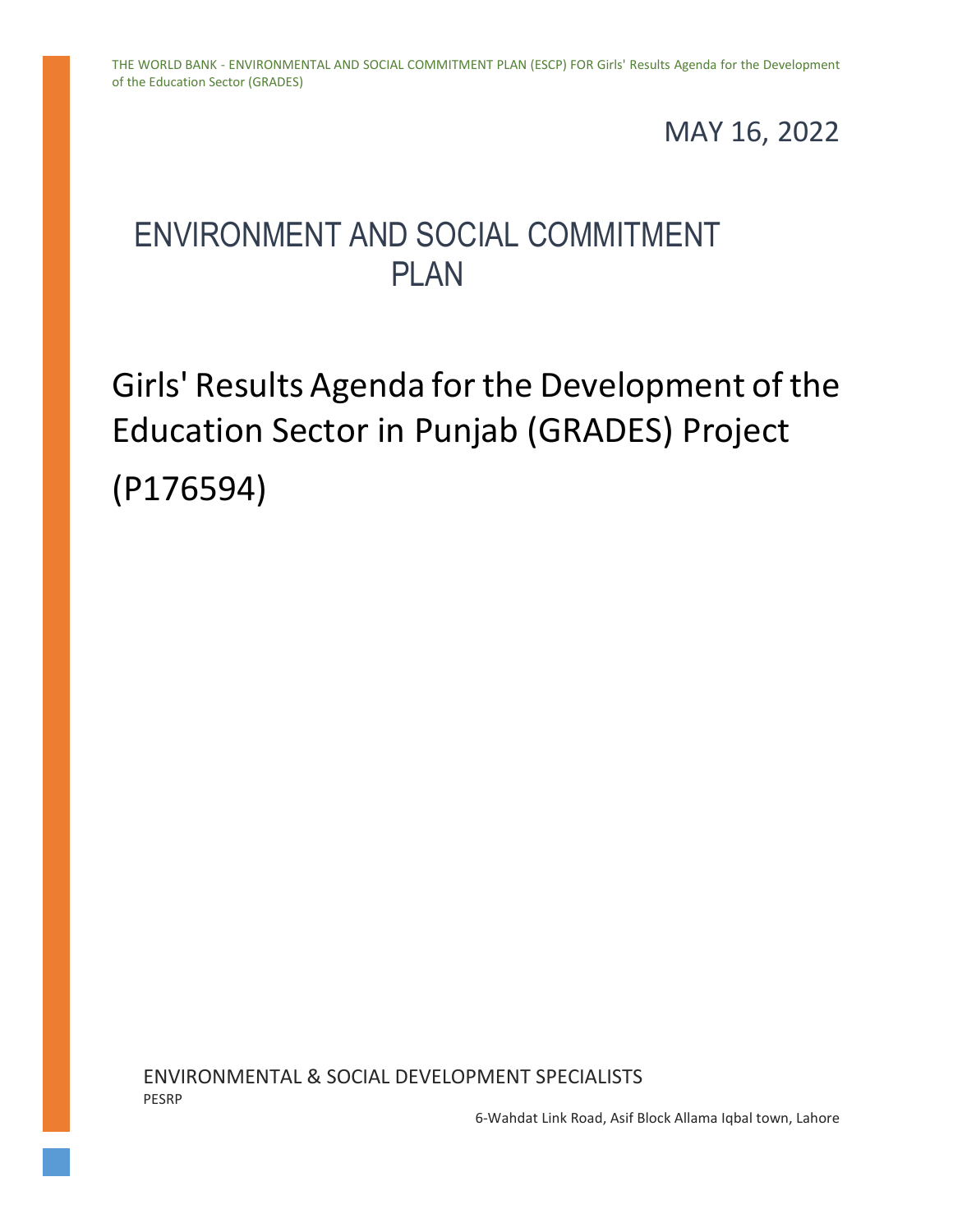## **ENVIRONMENTAL AND SOCIAL COMMITMENT PLAN**

- 1. The School Education Department (SED), Government of the Punjab with assistance of the World Bank has developed and implemented several projects for the betterment of education reforms in the province of Punjab. Extending its efforts, Programme Management and Implementation Unit (PMIU) of Punjab Education Sector Reforms Programme (PESRP) is under the phase of preparing a new project, Girls' Results Agenda for the Development of the Education Sector in Punjab (GRADES) Project.
- 2. The PMIU along with the Communication and Works Department (C&W) will implement material measures and actions so that the Project is implemented in accordance with the Environmental and Social Standards (ESSs). This Environmental and Social Commitment Plan (ESCP) sets out material measures and actions, any specific documents or plans, as well as the timing for each of these.
- 3. The PMIU and C&W are responsible for compliance with all requirements of the ESCP even when implementation of specific measures and actions is conducted by the Ministry, agency or unit referenced in 1. above.
- 4. The PMIU and C&W will also comply with the provisions of any other E&S documents required under the ESF and referred to in this ESCP, such as Environmental and Social Management Framework (ESMF), Environmental and Social Management Plan (ESMP), Resettlement Framework (RF), Labor Management Procedure (LMP), Gender-Based Violence/Sexual Exploitation and Abuse and Violence Against Children (GBV/SEA and VAC) Action Plan, Environmental and Social Audit, and Stakeholder Engagement Plan (SEP), and the timelines specified in those E&S documents.
- 5. Implementation of the material measures and actions set out in this ESCP will be monitored and reported to the Bank by the Recipient as required by the ESCP and the conditions of the legal agreement, and the Bank will monitor and assess progress and completion of the material measures and actions throughout implementation of the Project.
- 6. As agreed by the Bank and the Recipient, this ESCP may be revised from time to time during Project implementation, to reflect adaptive management of Project changes and unforeseen circumstances or in response to assessment of Project performance conducted under the ESCP itself. In such circumstances, the Recipient will agree to the changes with the Bank and will update the ESCP to reflect such changes. Agreement on changes to the ESCP will be documented through the exchange of letters signed between the Bank and the Recipient. The Recipient will promptly disclose the updated ESCP.
- 7. Where Project changes, unforeseen circumstances, or Project performance result in changes to the risks and impacts during Project implementation, the Recipient shall provide additional funds, if needed, to implement actions and measures to address such risks and impacts.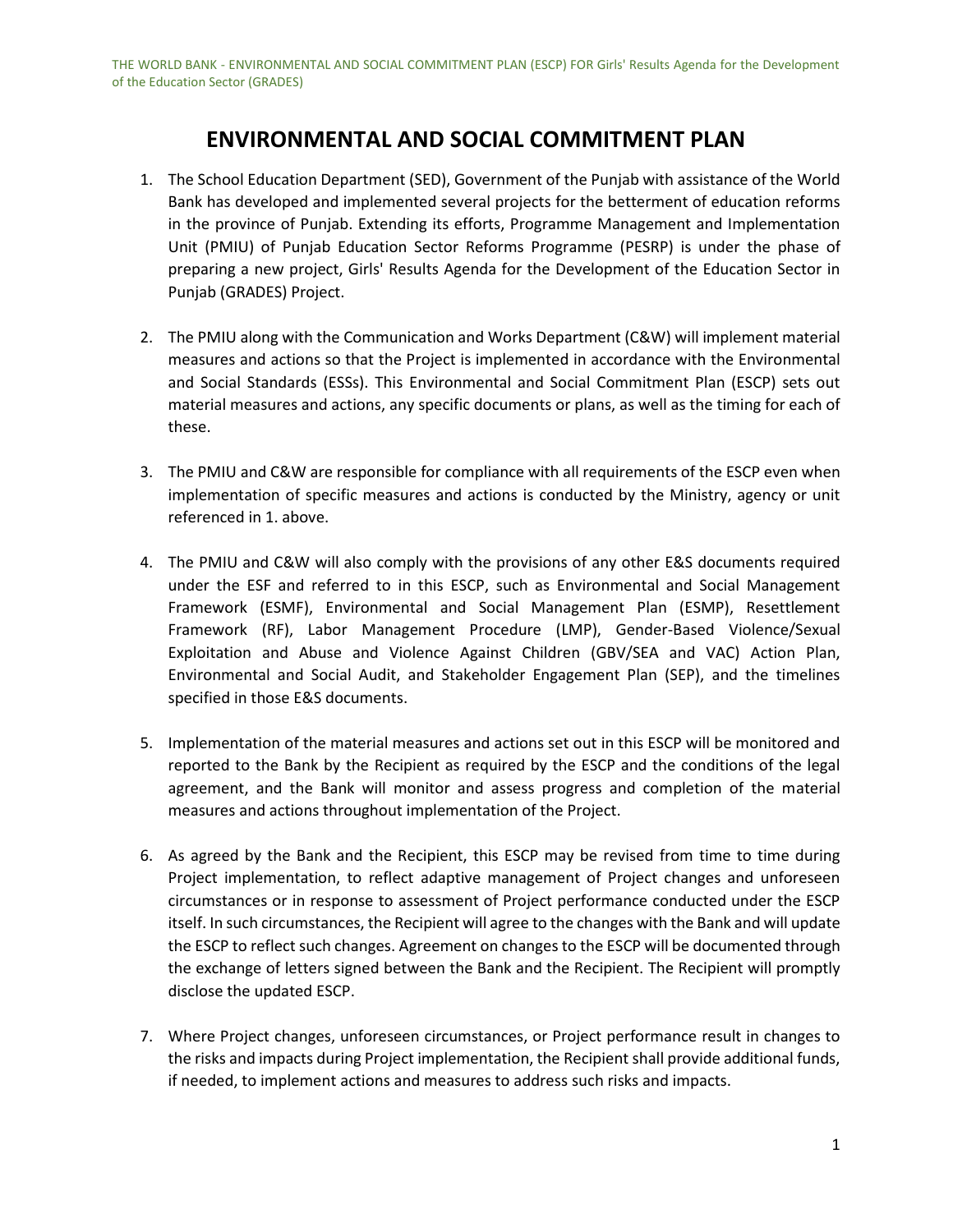|             | <b>MATERIAL MEASURES AND ACTIONS</b>                                                                                                                                                                                                                                                                                                                                                                                                                                                                                                                                                                                                                                                                                                                                                                                 | <b>TIMEFRAME</b>                                                                                                                                                   | <b>RESPONSIBLE</b><br><b>ENTITY/AUTHORITY</b> |
|-------------|----------------------------------------------------------------------------------------------------------------------------------------------------------------------------------------------------------------------------------------------------------------------------------------------------------------------------------------------------------------------------------------------------------------------------------------------------------------------------------------------------------------------------------------------------------------------------------------------------------------------------------------------------------------------------------------------------------------------------------------------------------------------------------------------------------------------|--------------------------------------------------------------------------------------------------------------------------------------------------------------------|-----------------------------------------------|
|             | MONITORING AND REPORTING                                                                                                                                                                                                                                                                                                                                                                                                                                                                                                                                                                                                                                                                                                                                                                                             |                                                                                                                                                                    |                                               |
| Α           | <b>REGULAR REPORTING</b><br>Prepare and submit to the Bank regular monitoring reports on<br>the environmental, social, health and safety (ESHS)<br>performance of the Project, including but not limited to, the<br>implementation of the ESCP, status of preparation and<br>implementation of E&S management tools /documents<br>required under the ESCP, stakeholder engagement activities,<br>and functioning of the grievance mechanism(s).                                                                                                                                                                                                                                                                                                                                                                      | Quarterly throughout Project<br>implementation within 15 days of<br>end of a calendar quarter                                                                      | PMIU-EMS & SDS                                |
| B           | <b>INCIDENTS AND ACCIDENTS</b><br>Promptly notify the PMIU, which in turn will notify the Bank<br>of any incident or accident related to the Project (especially<br>component 2.1) which has, or is likely to have, a significant<br>adverse effect on the environment, the affected<br>communities, the public or workers or any other affected<br>party, due to the risks identified in the environmental and<br>social assessment. PMIU will provide enough details<br>regarding the incident or accident, indicating immediate<br>measures taken to address it, and include information<br>provided by any contractor and supervising entity, as<br>appropriate. Subsequently, as per the Bank's request,<br>prepare a report on the incident or accident and propose any<br>measures to prevent its recurrence. | Promptly within 24 hours after<br>learning of the incident or accident.<br>A detailed report can follow within<br>a timeframe agreed at the time with<br>the Bank. | PMIU, C&W, Contractor                         |
| $\mathsf C$ | <b>CONTRACTORS MONTHLY REPORTS</b><br>In contracts for works using the Bank's standard procurement<br>documents, contractors are required to provide monthly<br>monitoring reports to the Project Implementing Unit. Such<br>monthly reports would be submitted to the Bank by the<br>Borrower upon request.                                                                                                                                                                                                                                                                                                                                                                                                                                                                                                         | Monthly throughout Project<br>implementation within seven days<br>of end of a calendar month.                                                                      | Contractor, C&W CSC /<br>PMIU-EMS & SDS       |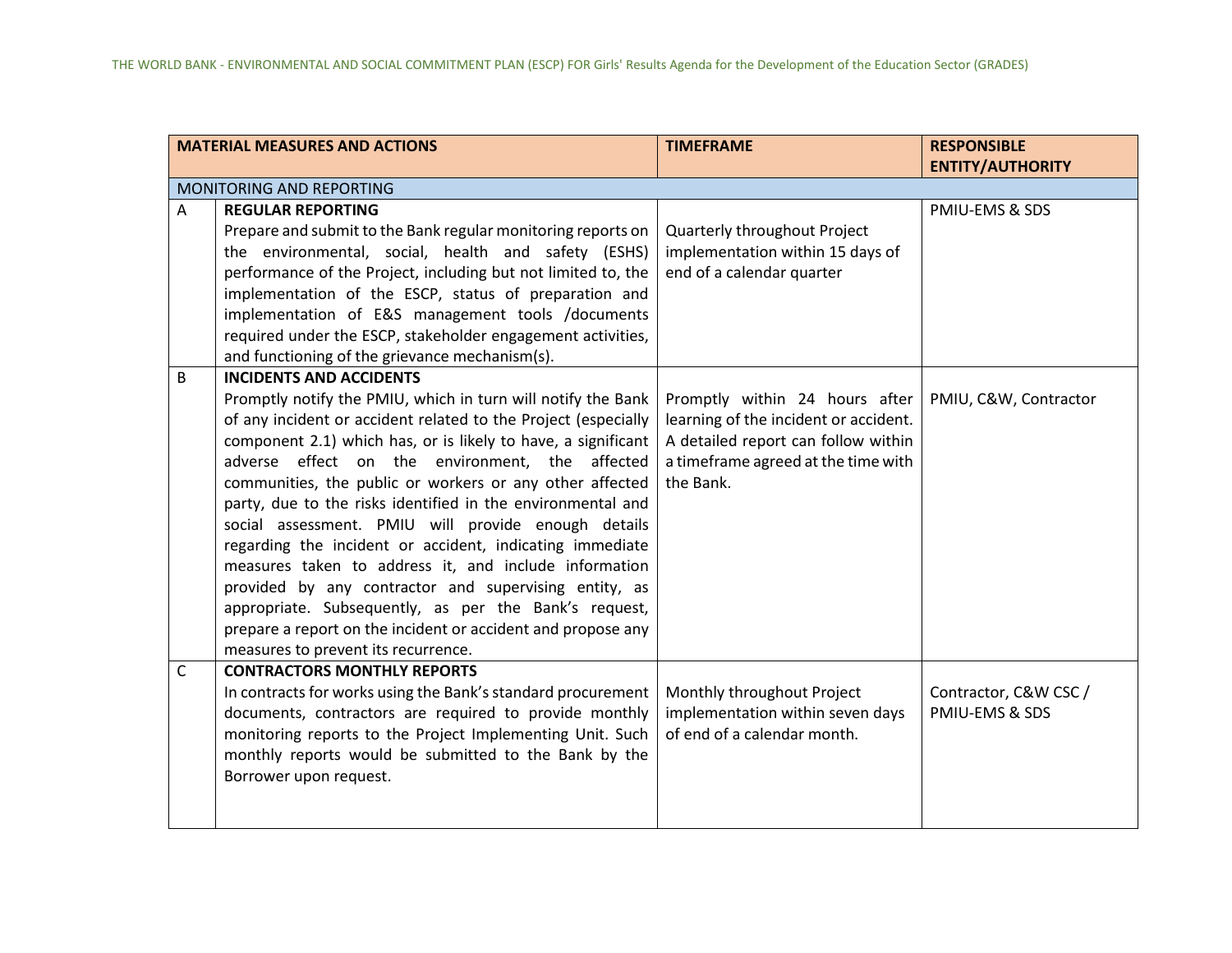|     | <b>MATERIAL MEASURES AND ACTIONS</b>                                                                                                                                                                                                                                                                                                                                                                                                                                                                                                                                                                                                                                                                                                                       | <b>TIMEFRAME</b>                                                                                                                                                                                                                                                                                                                    | <b>RESPONSIBLE</b>                                                                                                                                                                                         |
|-----|------------------------------------------------------------------------------------------------------------------------------------------------------------------------------------------------------------------------------------------------------------------------------------------------------------------------------------------------------------------------------------------------------------------------------------------------------------------------------------------------------------------------------------------------------------------------------------------------------------------------------------------------------------------------------------------------------------------------------------------------------------|-------------------------------------------------------------------------------------------------------------------------------------------------------------------------------------------------------------------------------------------------------------------------------------------------------------------------------------|------------------------------------------------------------------------------------------------------------------------------------------------------------------------------------------------------------|
|     |                                                                                                                                                                                                                                                                                                                                                                                                                                                                                                                                                                                                                                                                                                                                                            |                                                                                                                                                                                                                                                                                                                                     | <b>ENTITY/AUTHORITY</b>                                                                                                                                                                                    |
|     | ESS 1: ASSESSMENT AND MANAGEMENT OF ENVIRONMENTAL AND SOCIAL RISKS AND IMPACTS                                                                                                                                                                                                                                                                                                                                                                                                                                                                                                                                                                                                                                                                             |                                                                                                                                                                                                                                                                                                                                     |                                                                                                                                                                                                            |
| 1.1 | <b>ORGANIZATIONAL STRUCTURE:</b><br>The SED has an established and maintain a PMIU with<br>qualified staff and resources to support management of ESHS<br>risks and impacts of the Project including one Environmental<br>Management Specialist and one Social Development<br>Specialist (for gender, community engagement, SEP, GRM)<br>(total two specialists). The C&W with its Contractors will be<br>principally implementing the Component 2 which will involve<br>construction activities, therefore, PMIU through its ES<br>Specialists will supervise and monitor progress of<br>Environmental Social Safeguards implementation over the<br>works executed by C&W and Contractors                                                                 | Within 60 days of the Effective<br>Date Retain the specialists for the<br>entire period of Project<br>implementation                                                                                                                                                                                                                | PMIU                                                                                                                                                                                                       |
| 1.2 | <b>ENVIRONMENTAL AND SOCIAL</b><br>ASSESSMENT/MANAGEMENT PLANS AND INSTRUMENTS/<br><b>CONTRACTORS</b><br>a. Carry out Environmental and Social Audit engaging<br>third party consulting firm to review the compliance<br>status of emergency operation under Component 1<br>with the Bank's Environment and Social Standards<br>(ESSs)s, the EHSGs, other relevant Good International<br>Industry Practice (GIIP) and national regulations, in a<br>manner acceptable to the Bank. Retroactive financing<br>will be approved and made available upon<br>implementation of the corrective action plan based<br>on the E&S audit findings.<br>b. Assess the environmental and social risks and impacts<br>of proposed Project activities, in accordance with | a. Within 60 days of Effective<br>Date and implement the<br>remedial measures, if any,<br>prior to submission of<br>retroactive claim.<br>Retroactive financing will<br>be approved and made<br>available upon<br>implementation of the E&S<br>Audit Action Plan based on<br>the E&S audit findings.<br>b. Prepare and disclose the | a. PMIU, in<br>consultation with<br>C&W and<br>contractors, based<br>on<br>recommendations<br>of EMS and SDS<br>b. PMIU, in<br>consultation with<br>C&W and<br>contractors, based<br>on<br>recommendations |
|     | Environmental and Social Management Framework<br>(ESMF) including to ensure that individuals or groups                                                                                                                                                                                                                                                                                                                                                                                                                                                                                                                                                                                                                                                     | draft ESMF before Board<br>approval. Update the draft                                                                                                                                                                                                                                                                               | of EMS and SDS                                                                                                                                                                                             |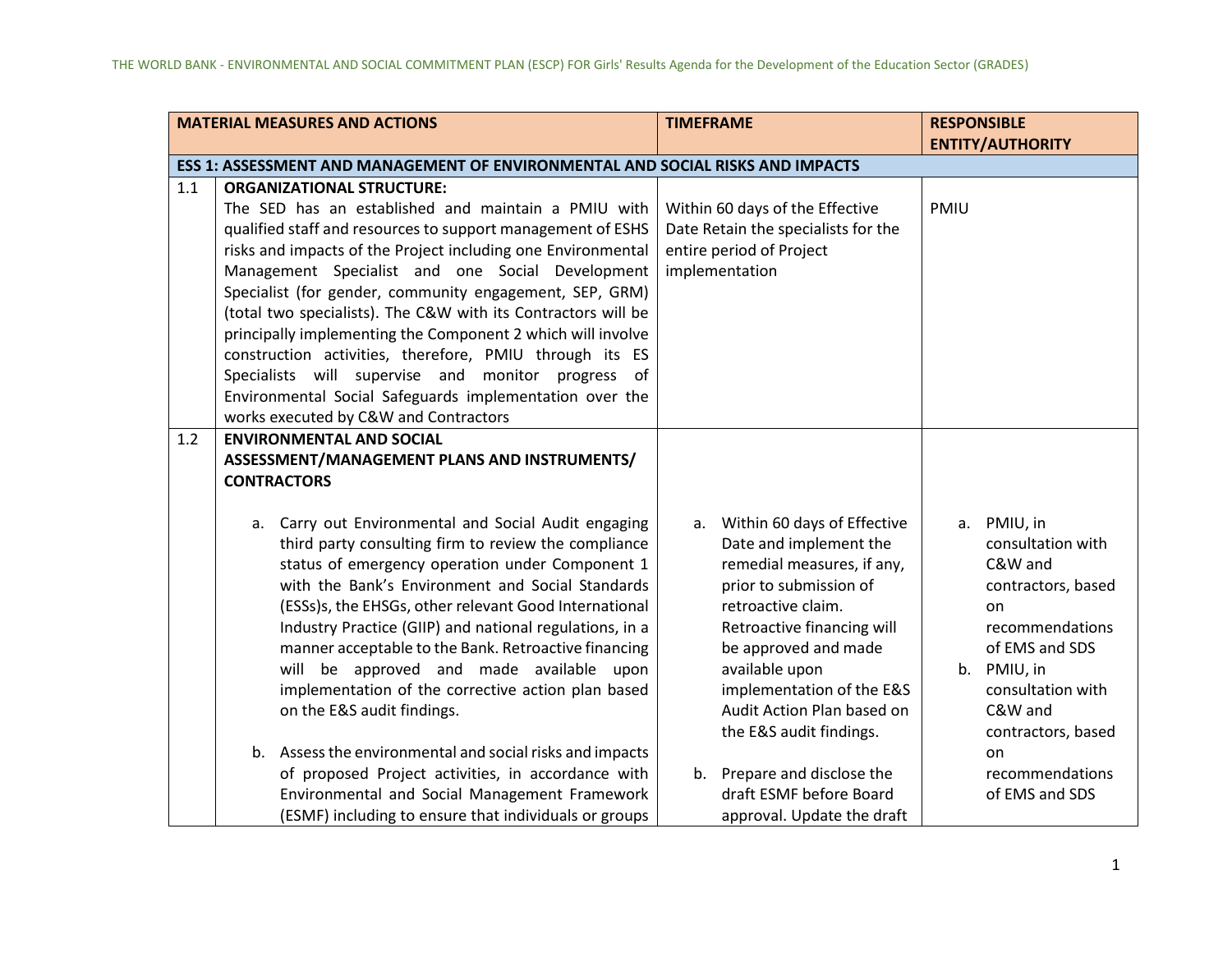| <b>MATERIAL MEASURES AND ACTIONS</b>                                                                                                                                                                                                                                                                                                                                                                                                                                                                                                                                                                                                                                                                                        | <b>TIMEFRAME</b>                                                                                                    | <b>RESPONSIBLE</b>                                   |
|-----------------------------------------------------------------------------------------------------------------------------------------------------------------------------------------------------------------------------------------------------------------------------------------------------------------------------------------------------------------------------------------------------------------------------------------------------------------------------------------------------------------------------------------------------------------------------------------------------------------------------------------------------------------------------------------------------------------------------|---------------------------------------------------------------------------------------------------------------------|------------------------------------------------------|
|                                                                                                                                                                                                                                                                                                                                                                                                                                                                                                                                                                                                                                                                                                                             |                                                                                                                     | <b>ENTITY/AUTHORITY</b>                              |
| who, because of their particular circumstances, may<br>be disadvantaged or vulnerable, have access to the<br>development benefits resulting from the Project. The<br>ESMF will include environmental and social screening<br>criteria for selecting sub-project areas and for<br>proposing environmental and social management<br>measures. The ESMF will also<br>include the<br>environmental and social audit<br>process and<br>requirements for activities under Component 1 which<br>are to be financed retroactively. A draft ESMF will be<br>prepared and disclosed before the approval of the<br>project by the World Bank Board. The draft ESMF will<br>be updated, cleared by the Bank, and publicly<br>disclosed. | ESMF, have it cleared from<br>the Bank, and re-disclose<br>within 60 days of the<br>Effective Date.                 | c. E&S of PMIU,<br>Consulting firm<br>hired by PMIU, |
| c. Prepare, disclose, adopt, and implement any<br>Environmental and Social Management Plans<br>(ESMPs) and other instruments required for the<br>activities under Component 2, in accordance with the<br>ESSs, the ESMF, the EHSGs, and other relevant Good<br>International Industry Practice (GIIP) in a manner<br>acceptable to the Bank. The ESMPs will be made part<br>of the bidding documents for any contractors, as and<br>when required. ESMPs will be prepared by consulting<br>firm hired by PMIU supervise by E&S specialist of<br>PMIU                                                                                                                                                                        | Before issuing the bidding<br>c.<br>documents, and thereafter<br>throughout the carrying<br>out of such activities. |                                                      |
| d. Prepare, adopt, and implement, after clearance from<br>the Bank, an Action Plan to prevent gender-based<br>violence/sexual exploitation and abuse (GBV/SEA)<br>and violence against children (VAC) to assess and<br>manage the risks of GBV/SEA and VAC.                                                                                                                                                                                                                                                                                                                                                                                                                                                                 | d. Prepare and disclose, after<br>Bank clearance, within 60<br>days of Effective Date.                              |                                                      |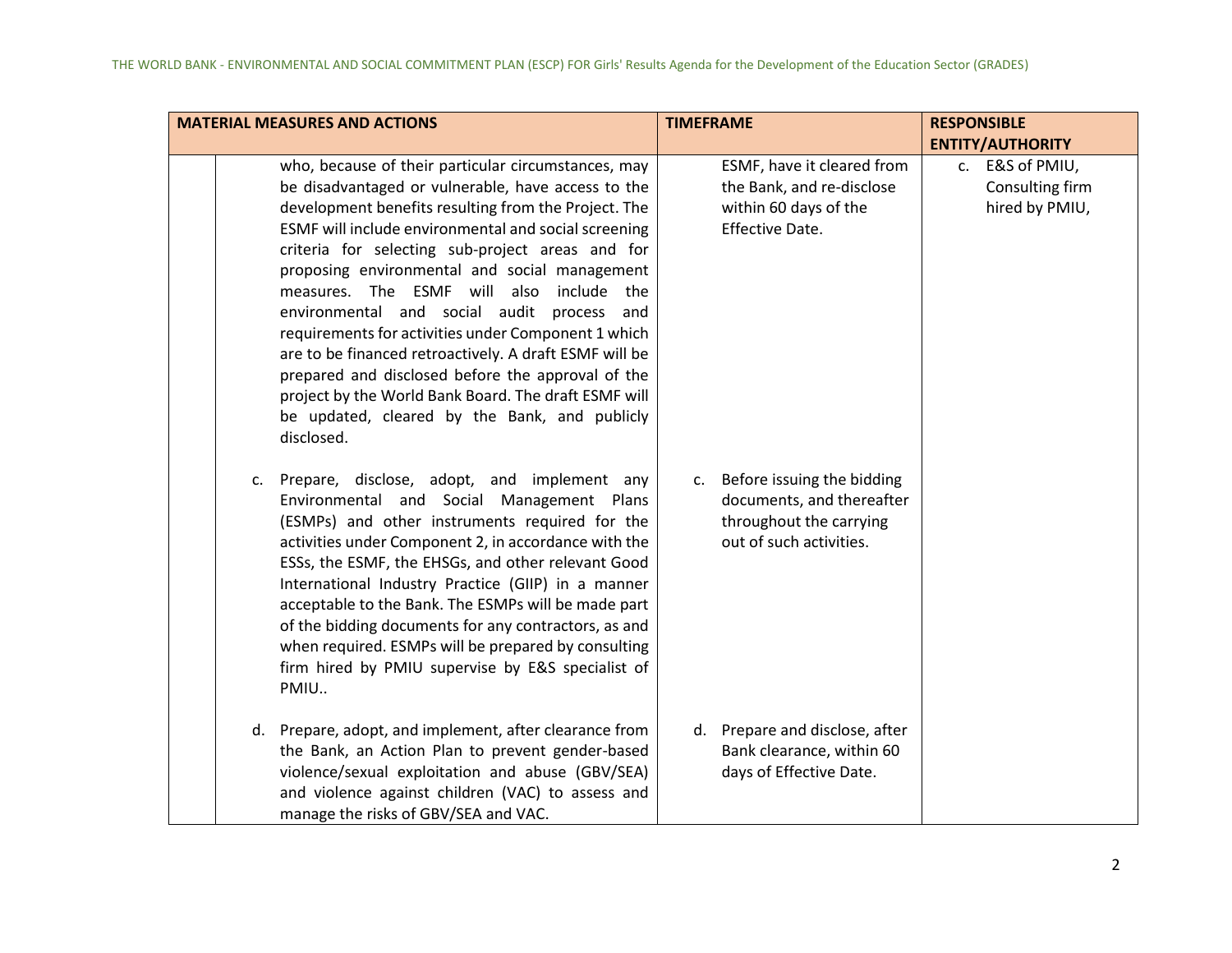|     | <b>MATERIAL MEASURES AND ACTIONS</b>                                                                                                                                                                                                                                                                                                                                                                                                                                                                                                                                                                        | <b>TIMEFRAME</b>                                                                                                                                                          | <b>RESPONSIBLE</b>                                                                                  |
|-----|-------------------------------------------------------------------------------------------------------------------------------------------------------------------------------------------------------------------------------------------------------------------------------------------------------------------------------------------------------------------------------------------------------------------------------------------------------------------------------------------------------------------------------------------------------------------------------------------------------------|---------------------------------------------------------------------------------------------------------------------------------------------------------------------------|-----------------------------------------------------------------------------------------------------|
|     |                                                                                                                                                                                                                                                                                                                                                                                                                                                                                                                                                                                                             |                                                                                                                                                                           | <b>ENTITY/AUTHORITY</b>                                                                             |
|     | e. Incorporate the relevant aspects of this ESCP,<br>including, inter alia, any environmental and social<br>management plans or other instruments, ESS2<br>requirements, and any other required<br><b>ESHS</b><br>measures, into the ESHS specifications of the<br>procurement documents and<br>contracts<br>with<br>contractors and supervising firms. Thereafter ensure<br>that the contractors and supervising firms comply<br>with the ESHS specifications of their respective<br>contracts.                                                                                                            | e. Before launching the<br>procurement process for<br>the relevant Project<br>activities, and thereafter<br>throughout the carrying<br>out of such activities.            |                                                                                                     |
| 1.3 | <b>MANAGEMENT OF CONTRACTORS</b><br>Incorporate the relevant aspects of the ESCP, including the<br>relevant E&S documents and/or plans including ESMPs<br>prepared for each activity, and the Labor Management<br>Procedures, into the ESHS specifications of the procurement<br>documents with contractors. Thereafter ensure that the<br>contractors comply with the ESHS specifications of their<br>respective contracts.                                                                                                                                                                                | Prior to the preparation of<br>procurement documents.<br>Supervise contractors throughout<br>Project implementation.                                                      | PMIU, in consultation with<br>C&W and contractors,<br>based on<br>recommendations of EMS<br>and SDS |
|     | <b>ESS 2: LABOR AND WORKING CONDITIONS</b>                                                                                                                                                                                                                                                                                                                                                                                                                                                                                                                                                                  |                                                                                                                                                                           |                                                                                                     |
| 2.1 | <b>LABOR MANAGEMENT</b><br>PMIU will develop stand-alone Labor Management<br>Procedures (LMP) in accordance with ESS2 which will be<br>applicable for all type of workers likely to be involved in the<br>project. The LMP will also include measures to address<br>Gender-Based Violence and Sexual Abuse and Exploitation<br>(GBV/SEA) and Violence Against Children (VAC) related issues<br>(in line with the GBV/SEA and VAC Action Plan under ESS1).<br>Labor management requirements will be included in bidding<br>and contract documents for all contractors and supervising<br>firms to implement. | The LMP will be prepared within 60<br>days of the Effective date and prior<br>to issue of first bid for contract and<br>implemented throughout Project<br>implementation. | PMIU, followed execution<br>by C&W and Contractors                                                  |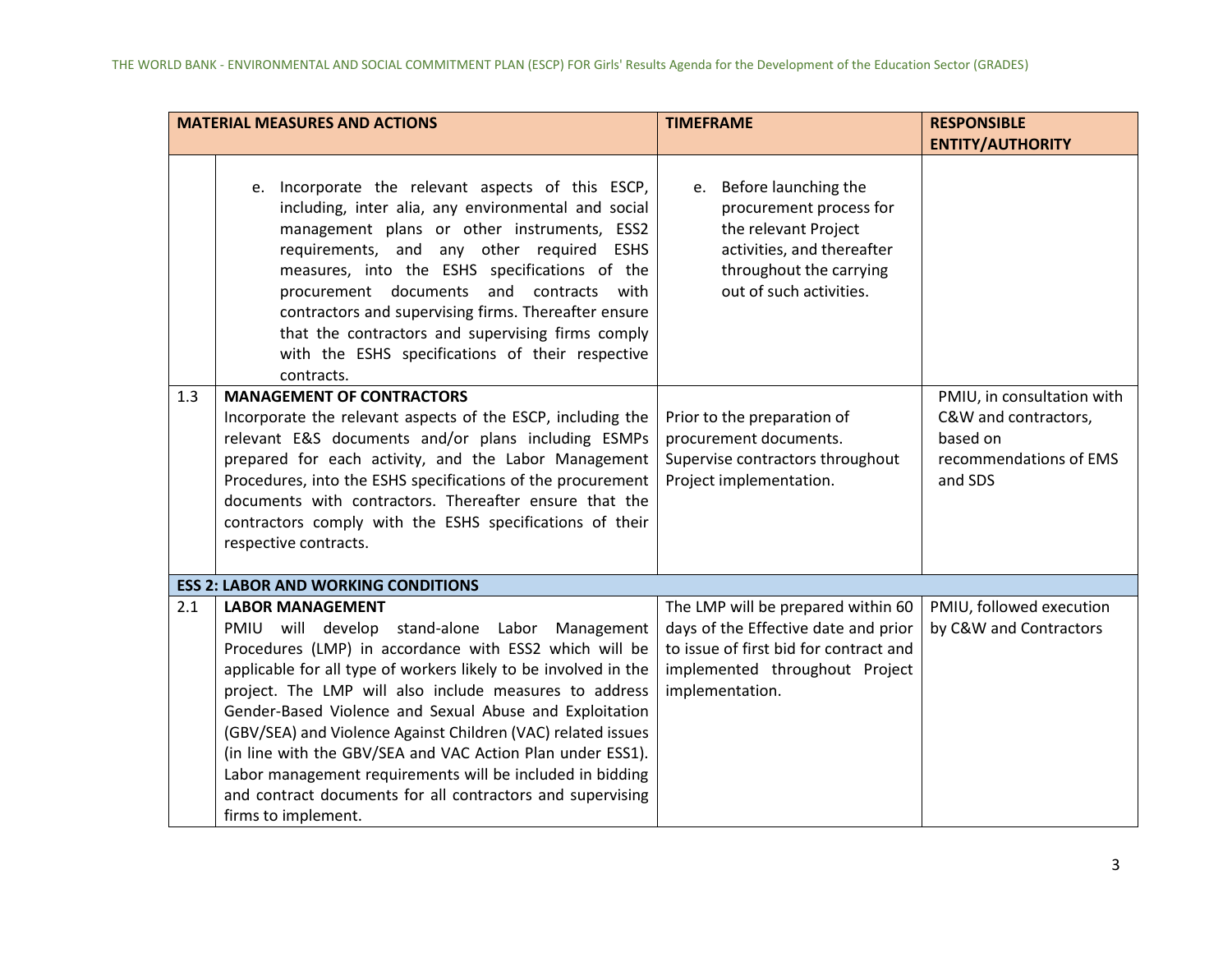|     | <b>MATERIAL MEASURES AND ACTIONS</b>                                                                                                                                                                                                                                                                                                                                                                                                                                                              | <b>TIMEFRAME</b>                                                                                                                             | <b>RESPONSIBLE</b>                                                                                      |
|-----|---------------------------------------------------------------------------------------------------------------------------------------------------------------------------------------------------------------------------------------------------------------------------------------------------------------------------------------------------------------------------------------------------------------------------------------------------------------------------------------------------|----------------------------------------------------------------------------------------------------------------------------------------------|---------------------------------------------------------------------------------------------------------|
|     |                                                                                                                                                                                                                                                                                                                                                                                                                                                                                                   |                                                                                                                                              | <b>ENTITY/AUTHORITY</b>                                                                                 |
| 2.2 | <b>GRIEVANCE MECHANISM FOR PROJECT WORKERS</b><br>Establish, maintain, and operate a grievance mechanism for<br>Project workers, as described in the LMP and consistent with<br>ESS2.                                                                                                                                                                                                                                                                                                             | Grievance mechanism operational<br>prior to engaging Project workers<br>and maintained throughout Project<br>implementation                  | PMIU-SDS and C&W                                                                                        |
| 2.3 | OCCUPATIONAL HEALTH AND SAFETY (OHS) MEASURES<br>Prepare, adopt, and implement occupational, health and<br>safety (OHS) measures specified in ESMF, and ESMPs to be<br>prepared under action 1.2 above. The OHS measures will<br>ensure appropriate working conditions, during and post<br>public health emergency as the project will be implemented<br>during the outbreak of COVID-19. OHS plans should be<br>required to be prepared by the contractors.                                      | Prior to contract mobilization, and<br>thereafter throughout the carrying<br>out of such activities.                                         | PMIU, in consultation with<br>C&W and contractors, based<br>on recommendations of<br><b>EMS and SDS</b> |
|     | ESS 3: RESOURCE EFFICIENCY AND POLLUTION PREVENTION AND MANAGEMENT                                                                                                                                                                                                                                                                                                                                                                                                                                |                                                                                                                                              |                                                                                                         |
| 3.1 | RESOURCE EFFICIENCY AND POLLUTION PREVENTION AND<br><b>MANAGEMENT</b><br>Resource efficiency (such as energy efficient building, lighting,<br>and fresh air) will be incorporated in the architectural design<br>of classrooms through layout design, selection of right<br>insulation and construction materials. Pollution prevention<br>and management measures will be covered under the ESMF,<br>ESMPs, bidding documents, and contractor contract to be<br>prepared under action 1.2 above. | the<br>preparation<br>of<br>Prior<br>to<br>documents,<br>procurement<br>and<br>thereafter throughout the carrying<br>out of such activities. | PMIU, based on the<br>recommendations from the<br>EMS & SDS                                             |
|     | <b>ESS 4: COMMUNITY HEALTH AND SAFETY</b>                                                                                                                                                                                                                                                                                                                                                                                                                                                         |                                                                                                                                              |                                                                                                         |
| 4.1 | <b>TRAFFIC AND ROAD SAFETY</b><br>Adopt and implement measures and actions to assess and<br>manage traffic and road safety risks as required in the ESMF,<br>and ESMPs to be developed under action 1.2 above.                                                                                                                                                                                                                                                                                    | Before the carrying out of the<br>relevant Project activities, and<br>thereafter throughout the carrying<br>out of such activities.          | PMIU, in consultation with<br>C&W and contractors, based<br>on recommendations of<br><b>EMS and SDS</b> |
| 4.2 | <b>COMMUNITY HEALTH AND SAFETY</b><br>Prepare, adopt, and implement Community Health and Safety<br>Plan and Emergency Response Preparedness Plan, as part of                                                                                                                                                                                                                                                                                                                                      | Before the carrying out of the<br>relevant Project activities, and                                                                           | PMIU, in consultation with<br>C&W and contractors, based                                                |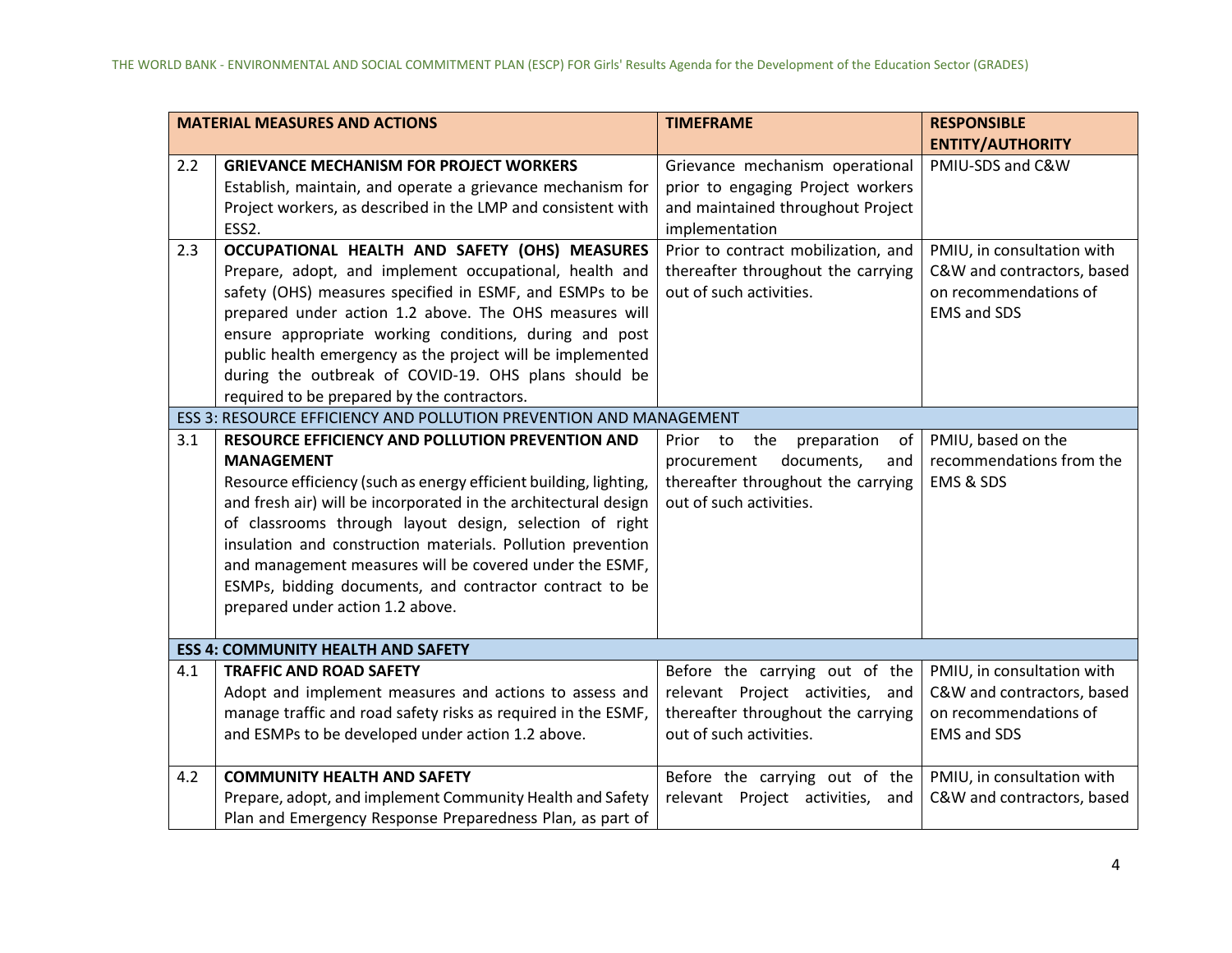|     | <b>MATERIAL MEASURES AND ACTIONS</b>                                                                                                                                                                                                                                                                                                                                                                                                                                                                                       | <b>TIMEFRAME</b>                                                                                                                                                                                                                                                                                                                         | <b>RESPONSIBLE</b>                                                                                      |
|-----|----------------------------------------------------------------------------------------------------------------------------------------------------------------------------------------------------------------------------------------------------------------------------------------------------------------------------------------------------------------------------------------------------------------------------------------------------------------------------------------------------------------------------|------------------------------------------------------------------------------------------------------------------------------------------------------------------------------------------------------------------------------------------------------------------------------------------------------------------------------------------|---------------------------------------------------------------------------------------------------------|
|     |                                                                                                                                                                                                                                                                                                                                                                                                                                                                                                                            |                                                                                                                                                                                                                                                                                                                                          | <b>ENTITY/AUTHORITY</b>                                                                                 |
|     | ESMF, to assess and manage specific risks and impacts to the<br>community arising from Project activities and include these<br>measures in the ESMPs to be prepared in accordance with the<br>ESMF, in a manner acceptable to the Bank.                                                                                                                                                                                                                                                                                    | thereafter throughout the carrying<br>out of such activities.                                                                                                                                                                                                                                                                            | on recommendations of<br><b>EMS and SDS</b>                                                             |
| 4.3 | <b>GBV AND SEA RISKS</b><br>Adopt and implement measures and actions to assess and<br>prevent GBV/SEA and VAC risks in line with the GBV/SEA and<br>VAC Action Plan in the ESMF, ESMPs to be developed under<br>action 1.2 above.                                                                                                                                                                                                                                                                                          | Prepare and disclose, after Bank<br>clearance, within 60 days of the<br><b>Effective Date</b>                                                                                                                                                                                                                                            | PMIU, in consultation with<br>C&W and contractors, based<br>on recommendations of<br><b>EMS and SDS</b> |
|     | ESS 5: LAND ACQUISITION, RESTRICTIONS ON LAND USE AND INVOLUNTARY RESETTLEMENT                                                                                                                                                                                                                                                                                                                                                                                                                                             |                                                                                                                                                                                                                                                                                                                                          |                                                                                                         |
| 5.1 | <b>RESETTLEMENT PLANS:</b><br>a. In case the E&S Audit (conducted under 1.2(a) above)<br>finds any impacts on livelihood and/or physical<br>displacement (in keeping with ESS5) under<br>Component 2.1, compensation for the affected<br>person(s), in accordance with the RF, will be included<br>in the Corrective Action Plan based on the E&S audit<br>findings. Retroactive financing will be approved and<br>made available upon implementation of the<br>corrective action plan based on the E&S audit<br>findings. | Conduct E&S Audit within<br>a.<br>60 days of Effective Date<br>implement<br>and<br>the<br>remedial measures, if any,<br>prior to submission of<br>retroactive<br>claim.<br>Retroactive financing will<br>be approved and made<br>available<br>upon<br>implementation of the E&S<br>Audit Action Plan based on<br>the E&S audit findings. | PMIU and C&W, based on<br>the recommendations from<br>the SDS                                           |
|     | b. An early draft Resettlement Framework (RF) has been<br>prepared and disclosed by appraisal, and will be<br>updated (consistent with ESS5), cleared from the<br>Bank, and re-disclosed publicly. The RF, among other<br>include<br>details,<br>will<br>measures<br>to<br>address<br>encroachment impacts and to ensure that the sub-                                                                                                                                                                                     | b. Update the early draft RF<br>(disclosed at appraisal),<br>have it cleared from the<br>Bank,<br>and<br>re-disclose<br>within 60 days of the<br>Effective Date. Screening                                                                                                                                                               |                                                                                                         |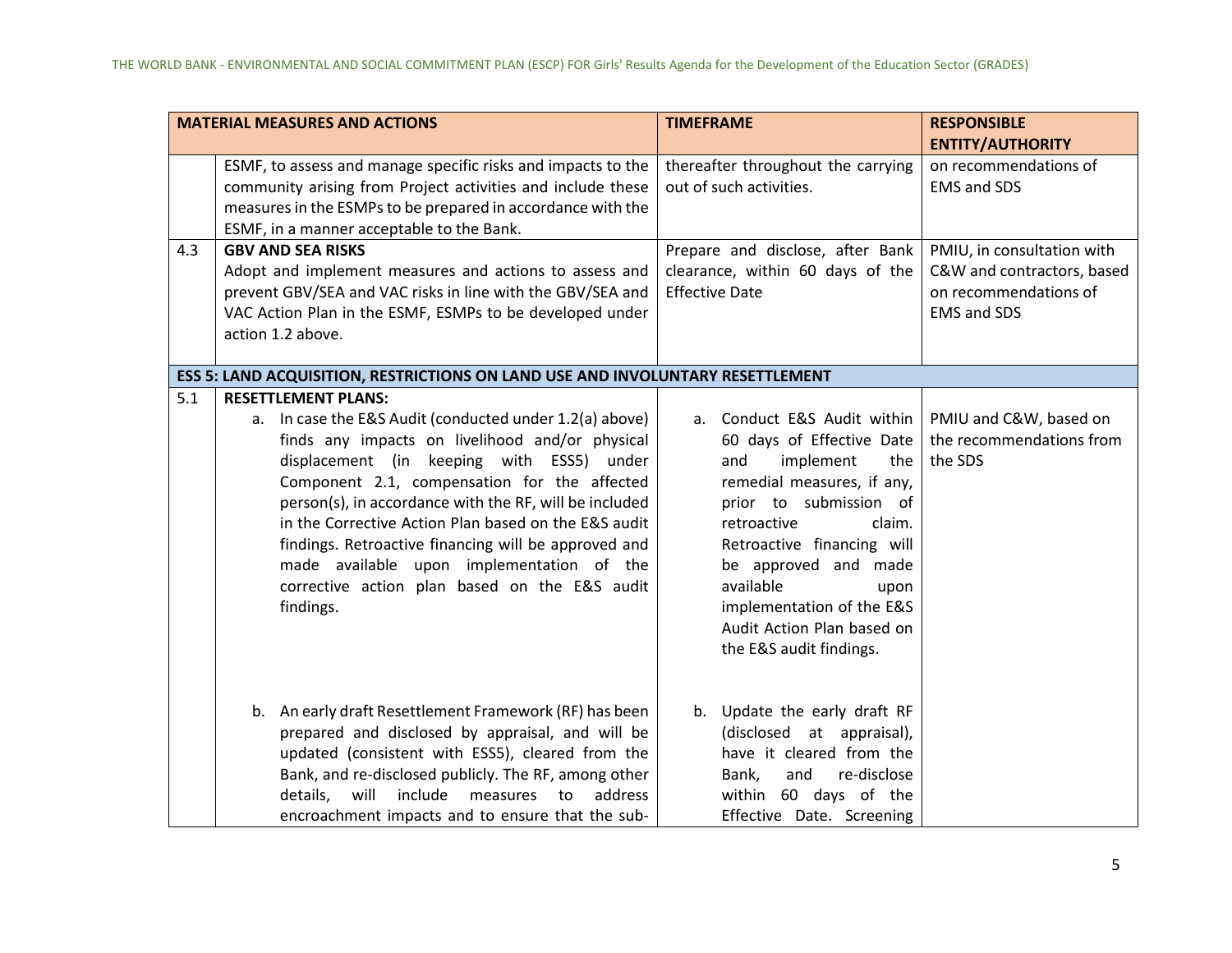| <b>MATERIAL MEASURES AND ACTIONS</b>                                                                                                                                                                                                                                                                                       | <b>TIMEFRAME</b>                                                                                                                                                                                                                                                                                                                                                                        | <b>RESPONSIBLE</b>      |
|----------------------------------------------------------------------------------------------------------------------------------------------------------------------------------------------------------------------------------------------------------------------------------------------------------------------------|-----------------------------------------------------------------------------------------------------------------------------------------------------------------------------------------------------------------------------------------------------------------------------------------------------------------------------------------------------------------------------------------|-------------------------|
|                                                                                                                                                                                                                                                                                                                            |                                                                                                                                                                                                                                                                                                                                                                                         | <b>ENTITY/AUTHORITY</b> |
| project sites for transfer stations, landfills, or<br>treatment infrastructure for non-municipal waste<br>streams follow ESS5. This will involve the application<br>of criteria included in the RF to screen and select land<br>for subprojects.                                                                           | reports submitted to the<br>Bank for approval before<br>the selection and finalizing<br>of any subproject site.                                                                                                                                                                                                                                                                         |                         |
| c. Prepare and disclose the RP for the local Community<br>in accordance with ESS5 and consistent with the<br>requirements of the project RF and, thereafter, adopt<br>and implement the RP before carrying out the<br>associated activities, in a manner acceptable to the<br>Bank.                                        | c. RP submitted for the Bank's<br>review and approval and<br>disclosed prior to the issue<br>of bids for rehabilitation<br>activities. The RP should be<br>implemented<br>prior<br>to<br>commencing construction<br>activities and handing over<br>of the site.                                                                                                                         |                         |
| d. Prepare and disclose all other RPs, as required, in<br>accordance with ESS5 and consistent with the<br>requirements of the RF that has been prepared for<br>the Project, and thereafter adopt and implement the<br>respective RPs before carrying out the associated<br>activities, in a manner acceptable to the Bank. | d. All RPs submitted for the<br>Bank's review and approval<br>and disclosed, prior to the<br>of<br>bids<br>for<br>issue<br>corresponding<br>activities<br>resettlement<br>involving<br>impacts. The RPs should be<br>implemented prior to the<br>commencing of activities<br>that require removal of<br>encroachment<br>and/or<br>from<br>public<br>squatters<br>land/land owned by IA. |                         |
| e. Conduct regular monitoring of resettlement activities<br>through an Independent Third-Party Monitor and in a<br>manner acceptable to the Bank.                                                                                                                                                                          | e. Quarterly<br>Independent<br>Third-Party<br>monitoring<br>resettlement<br>reports of                                                                                                                                                                                                                                                                                                  |                         |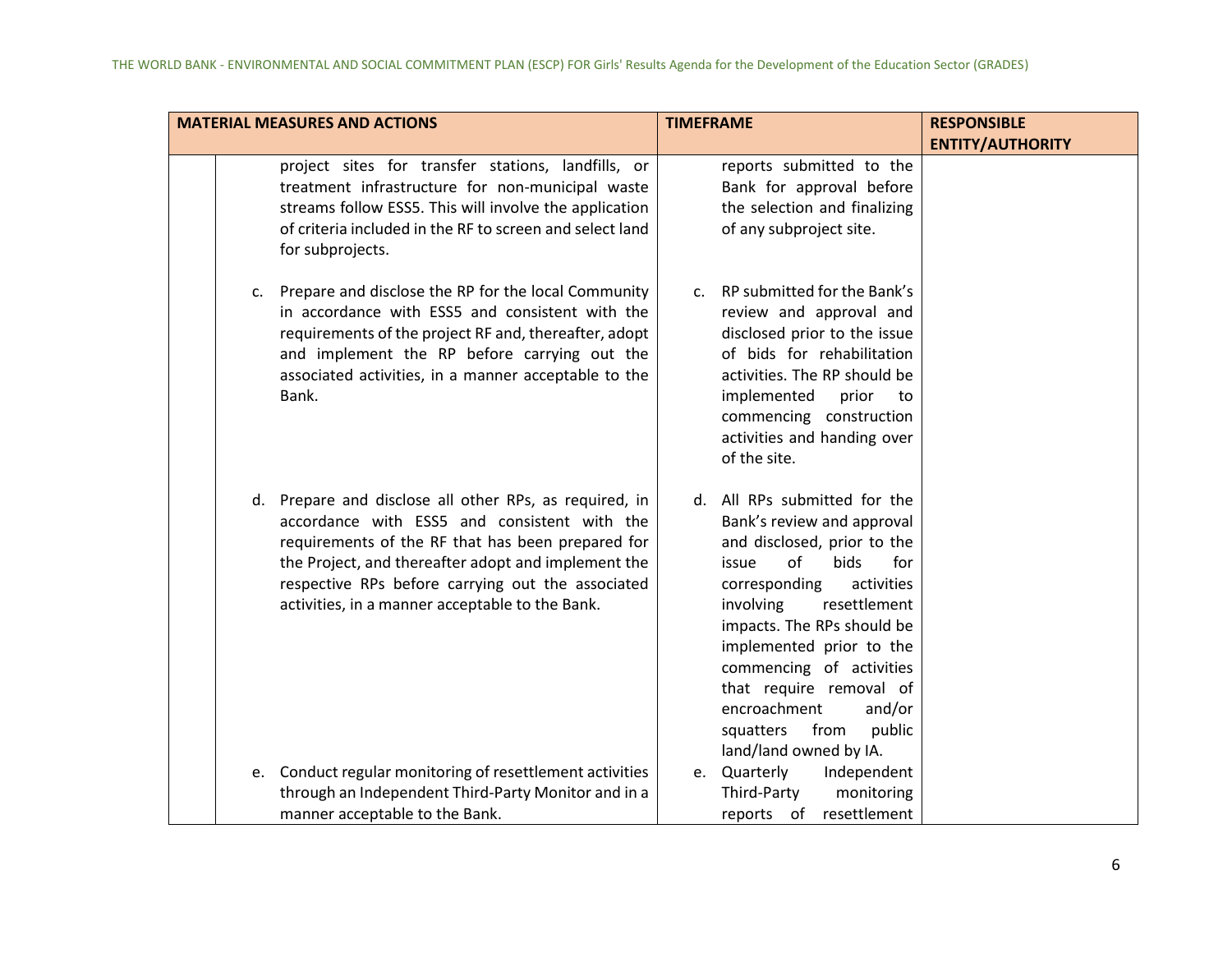|                                        | <b>MATERIAL MEASURES AND ACTIONS</b>                                                                                                           | <b>TIMEFRAME</b>                                                                                                                                                                                        | <b>RESPONSIBLE</b>                                           |  |
|----------------------------------------|------------------------------------------------------------------------------------------------------------------------------------------------|---------------------------------------------------------------------------------------------------------------------------------------------------------------------------------------------------------|--------------------------------------------------------------|--|
|                                        |                                                                                                                                                |                                                                                                                                                                                                         | <b>ENTITY/AUTHORITY</b>                                      |  |
|                                        | Prepare and disclose an Impact Evaluation of<br>f.<br>Resettlement outcomes, in a manner acceptable to<br>the Bank                             | activities submitted to the<br>Bank for approval.<br>The Impact Evaluation of<br>f.<br>Resettlement Impacts to be<br>prepared at the end of the<br>resettlement process and<br>for<br>submitted<br>Bank |                                                              |  |
|                                        |                                                                                                                                                | approval                                                                                                                                                                                                |                                                              |  |
|                                        | <b>ESS 6: BIODIVERSITY CONSERVATION AND SUSTAINABLE MANAGEMENT OF LIVING NATURAL RESOURCES</b>                                                 |                                                                                                                                                                                                         |                                                              |  |
| 6.1                                    | Relevant aspects of this standard shall be considered, as<br>needed, under action 1.2 above.                                                   | Before the carrying out of the<br>relevant Project activities, and<br>thereafter throughout the carrying<br>out of such activities.                                                                     | PMIU, based on the<br>recommendations from the<br><b>EMS</b> |  |
|                                        | ESS 7: INDIGENOUS PEOPLES/SUB-SAHARAN AFRICAN HISTORICALLY UNDERSERVED TRADITIONAL LOCAL COMMUNITIES                                           |                                                                                                                                                                                                         |                                                              |  |
| 7.1                                    | Not relevant                                                                                                                                   |                                                                                                                                                                                                         |                                                              |  |
|                                        | <b>ESS 8: CULTURAL HERITAGE</b>                                                                                                                |                                                                                                                                                                                                         |                                                              |  |
| 8.1                                    | <b>CHANCE FINDS:</b> Prepare, adopt, and implement the chance<br>finds procedure described in the ESMF, and ESMPs<br>developed for the Project | Before the carrying out of the<br>relevant Project activities, and<br>thereafter throughout the carrying<br>out of such activities.                                                                     | PMIU, based on the<br>recommendations from the<br><b>EMS</b> |  |
| <b>ESS 9: FINANCIAL INTERMEDIARIES</b> |                                                                                                                                                |                                                                                                                                                                                                         |                                                              |  |
| 9.1                                    | Not relevant                                                                                                                                   |                                                                                                                                                                                                         |                                                              |  |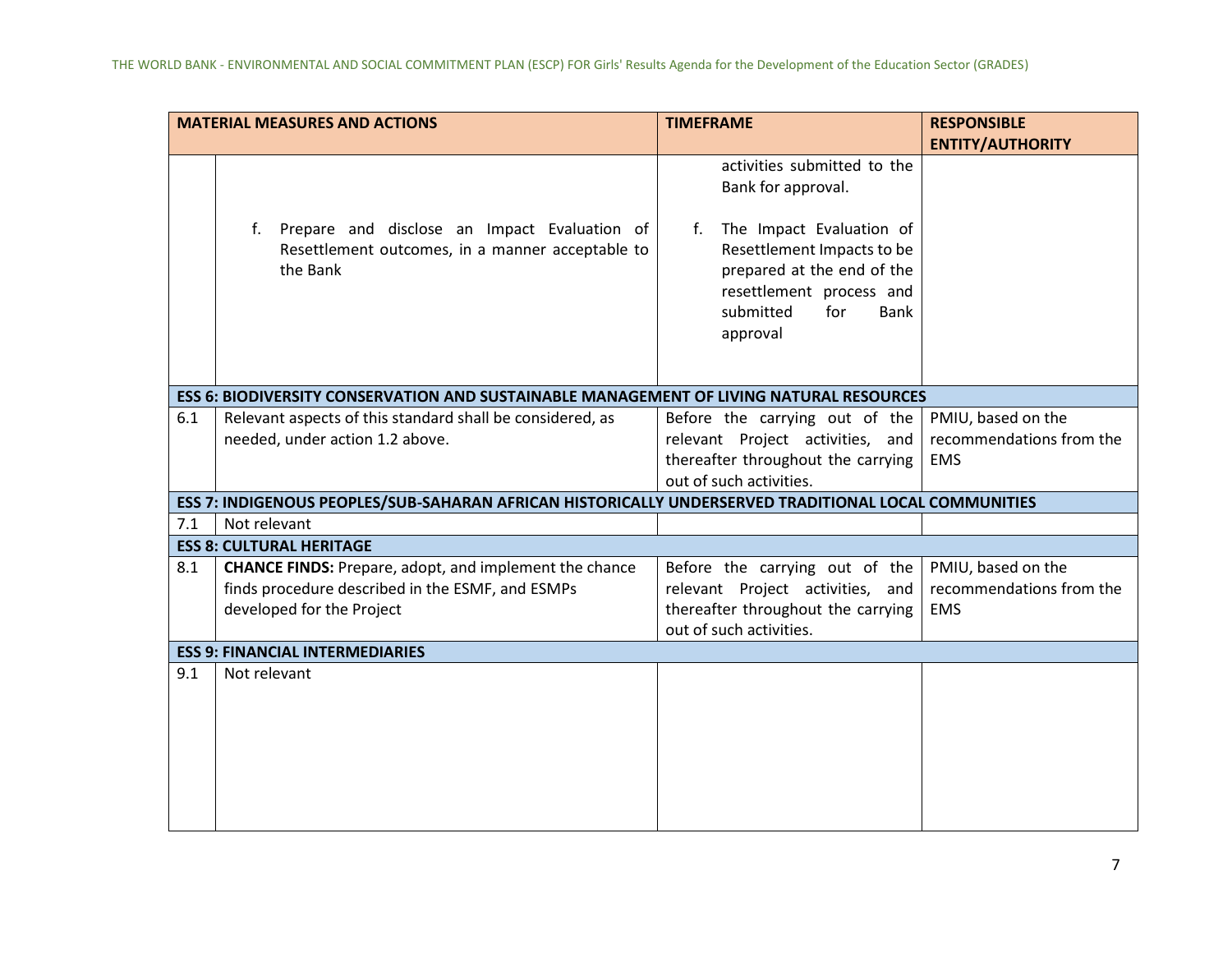|                 | <b>MATERIAL MEASURES AND ACTIONS</b>                                                                                                                                          | <b>TIMEFRAME</b>                                                                                                                                                           | <b>RESPONSIBLE</b>                              |
|-----------------|-------------------------------------------------------------------------------------------------------------------------------------------------------------------------------|----------------------------------------------------------------------------------------------------------------------------------------------------------------------------|-------------------------------------------------|
|                 |                                                                                                                                                                               |                                                                                                                                                                            | <b>ENTITY/AUTHORITY</b>                         |
|                 | <b>ESS 10: STAKEHOLDER ENGAGEMENT AND INFORMATION DISCLOSURE</b>                                                                                                              |                                                                                                                                                                            |                                                 |
| 10.1            | <b>STAKEHOLDER ENGAGEMENT PLAN</b>                                                                                                                                            |                                                                                                                                                                            |                                                 |
|                 | a. Prepare, disclose, adopt, and implement a                                                                                                                                  | a. A Preliminary SEP is being                                                                                                                                              | PMIU, based on the                              |
|                 | Stakeholder Engagement Plan (SEP) consistent with<br>ESS10, in a manner acceptable to the Bank.                                                                               | prepared and disclosed and<br>shall be updated, cleared by<br>the Bank and re-disclosed<br>within 60 days of the<br>Effective Date.                                        | recommendations from the<br><b>SDS</b>          |
|                 | b. Report back to stakeholders according to the<br>mechanisms prescribed in the SEP. Prepare and<br>share with the Bank an annual report on the<br>implementation of the SEP. | b. Reporting to be done on a<br>quarterly basis throughout<br>implementation.<br>project<br>Annual<br>reports to be<br>prepared and shared with<br>the Bank for review and |                                                 |
|                 |                                                                                                                                                                               | throughout<br>approval<br>Project implementation                                                                                                                           |                                                 |
| 10.2            | PROJECT GRIEVANCE MECHANISM                                                                                                                                                   |                                                                                                                                                                            |                                                 |
|                 | Accessible grievance arrangements shall be made publicly<br>available to receive and facilitate resolution of concerns and                                                    | The project GRM will become<br>operational no later than 30 days                                                                                                           | GRM will be responsive to<br>SEA/SH complaints. |
|                 | grievances in relation to the Project, consistent with ESS10,                                                                                                                 | after the Effective date The GRM                                                                                                                                           | PMIU and C&W through the                        |
|                 | in a manner acceptable to the Bank                                                                                                                                            | will be available throughout Project<br>implementation                                                                                                                     | <b>Departmental Committee</b>                   |
|                 | <b>CAPACITY SUPPORT (TRAINING)</b>                                                                                                                                            |                                                                                                                                                                            |                                                 |
| CS <sub>1</sub> | Training and capacity building initiatives for the Project will                                                                                                               | Throughout the implementation of                                                                                                                                           | PMIU, based on the                              |
|                 | incorporate Environmental and Social aspects:                                                                                                                                 | the Project. An annual training<br>program and calendar will be                                                                                                            | recommendations from the<br>EMS & SDS           |
|                 | Training for Contractors:                                                                                                                                                     | prepared and at the beginning of<br>each year and shared with the Bank                                                                                                     |                                                 |
|                 | • Grievance Redress Mechanism                                                                                                                                                 |                                                                                                                                                                            |                                                 |
|                 | • Occupational Health and Safety issues for the project                                                                                                                       |                                                                                                                                                                            |                                                 |
|                 | including COVID19 response                                                                                                                                                    |                                                                                                                                                                            |                                                 |